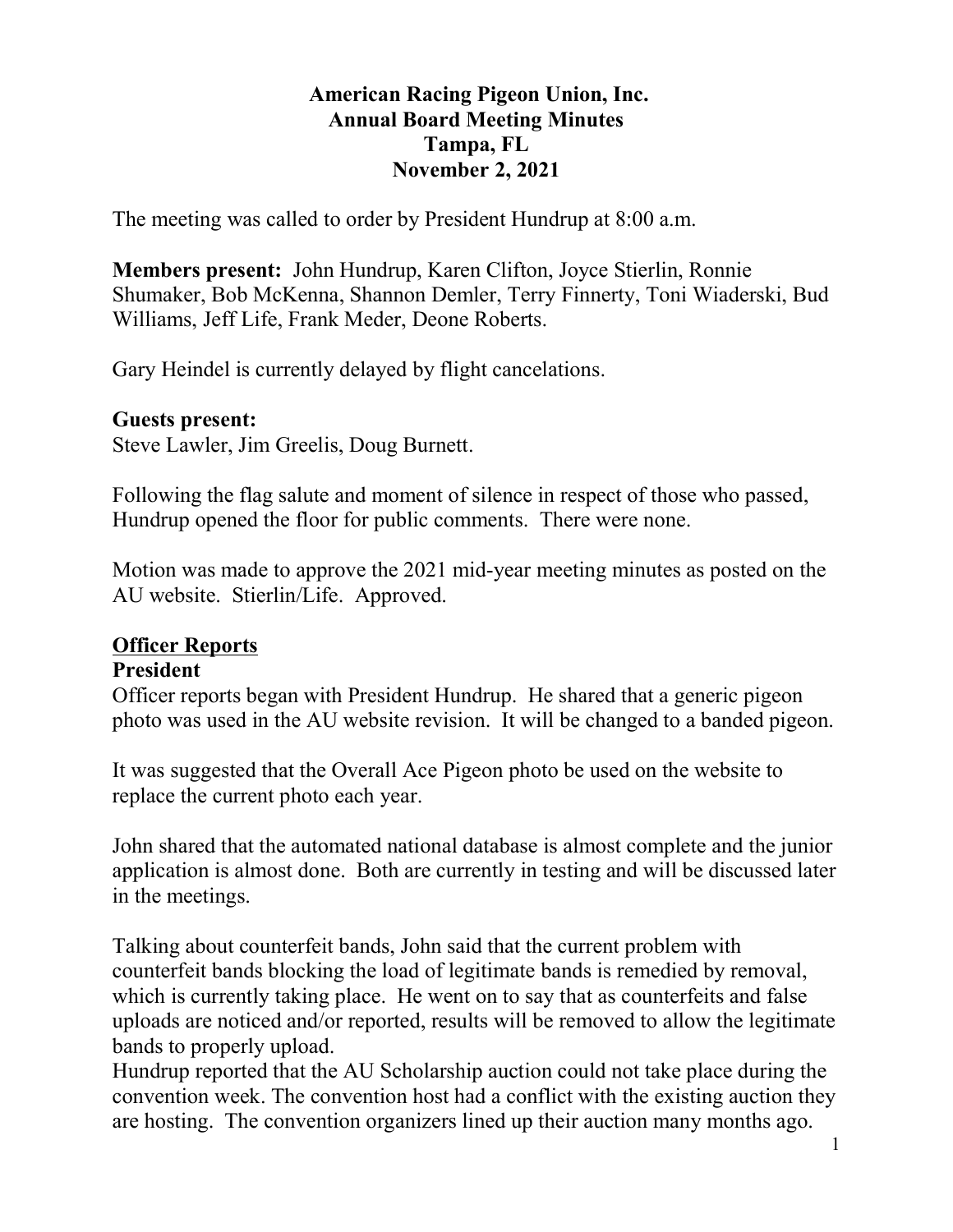John reminded a board member had made the suggestion that the AU Yearbook be printed in the The Racing Pigeon Digest. John estimated the Digest subscription count to be about 2300, which is less than our membership. The board discussed and it was decided to continue sending the yearly publication out from the AU.

Last, he said that his email will change from the cableone address to johnhundrup@gmail.com.

## Executive Vice President

Executive Vice President, Bob McKenna, suggested to the board that the 2-year suspension for using counterfeit bands needs to be emphasized in publications. Karen Clifton indicated that it will be included in the eUpdates and other quarterly publications. She said a list of AU approved vendors will also appear in publications so members know which they can buy AU bands from.

McKenna added that we need to find a way to reach the new flyer before they buy bad bands. He also reminded that publications can be digitally sent.

### Vice President

Vice President, Joyce Stierlin, shared that she is still fielding EWINSPEED questions, and is assisting with testing on the office database and testing of the junior program. She added that she will explain progress later in the meetings.

#### Initial Budget Review

Executive Director, Karen Clifton provided the initial budget review for later discussion. She passed out a draft spreadsheet.

### Committee Reports

#### President's Agenda

President Hundrup kicked off committee reports by asking Ronnie Shumaker, Southeast Zone Director, to take on the role of Youth/School Coordinator. Clifton will have a link placed in the Youth Projects section on the AU web page with Ronnie's contact info. Ronnie will submit write ups to provide details of various youth projects as more are developed.

Hundrup said EWINSPEED<sup>®</sup> tutorial and race rules are in Spanish now and listed in the AU Yearbook and on our website.

Shumaker interjected that a member in the SE Zone (Mark Pursifull) has been very helpful translating to assist members. Ronnie suggested it would be helpful if there were someone in each zone who could play that part. Perhaps they would agree to be listed on the AU website as a resource.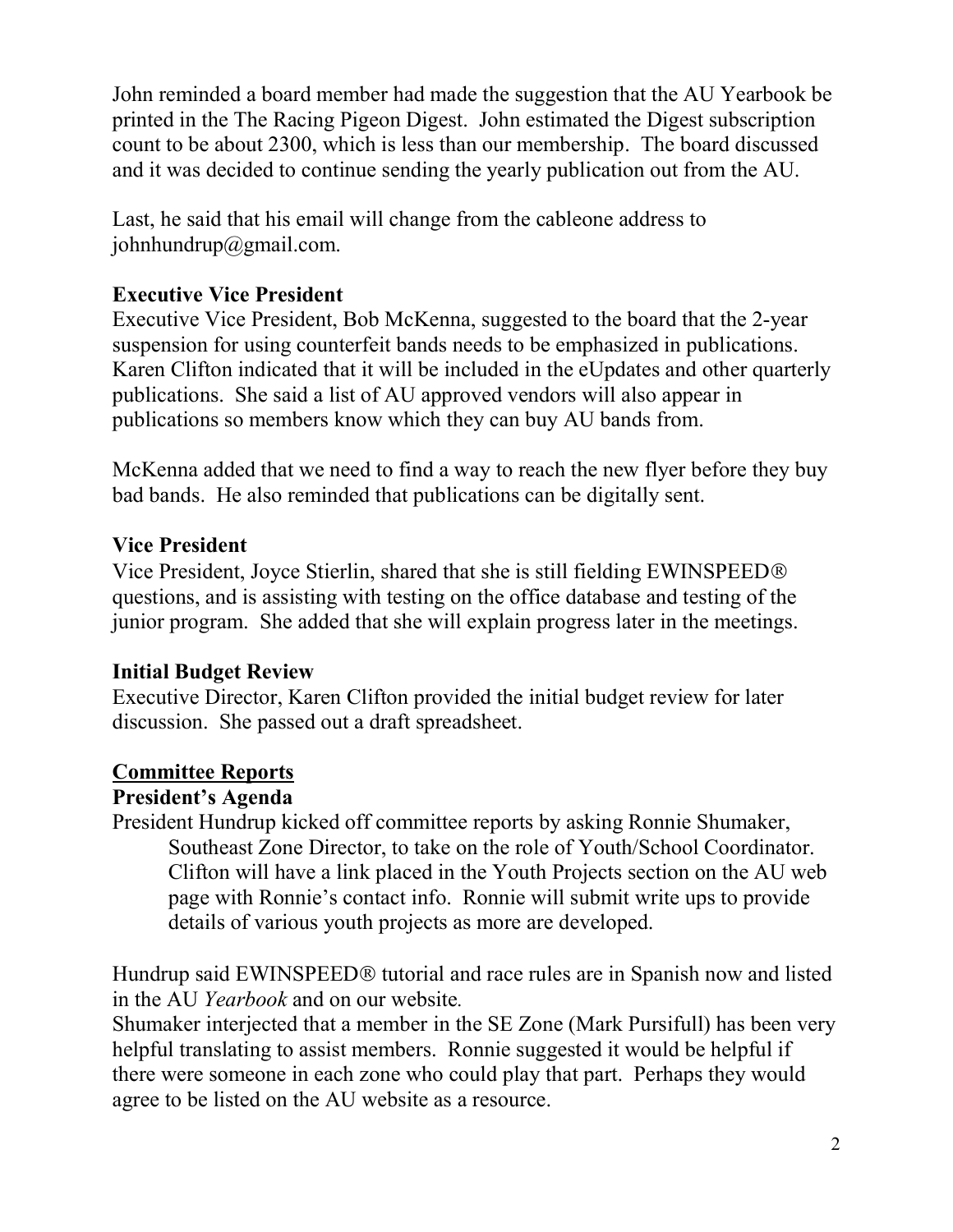Vice President, Stierlin, noted that a member in the Pacific Mountain Zone, Armando De La O, suggested the Spanish tutorial and that it was an excellent idea.

### Leadership/Retention

Terry Finnerty reported on the Leadership/Retention work. He said that the AU is having another fundraiser auction via iPigeon and that it will start the week of Thanksgiving and go for 6 weeks.

Finnerty went on to share that TOPS sent a new program for the youth project and that it works on iPhone and Android. He said that there was a problem with merging during testing. Terry explained that the clock is your cell phone and the procedure is the same as with a clock. He said there are a couple glitches with the Android version.

Finnerty explained that the program costs the club \$50, plus the chips. You get a print off of entry and it goes into the phone. The race is set up in the phone. You scan it with the download program. He went on to say for beginners he would recommend keeping the number of birds low. He also did not know if countermarks will be around eventually. The cellphone is the way of the future. The user scans in the phone automatically and it loads to the program as the clock does. The club unit is on the phone. It uploads to the cloud. Terry said it is very similar to Benzing Live.

With regard to promotion, Ronnie Shumaker suggested getting a price on RFD TV for running a video.

Terry Finnerty also suggested we get a cost estimate from Jim Jenner to redo Marathon In The Sky, separately from Finnerty's arrangement with the ESPN videographer.

Finnerty displayed a slide show EWINSPEED® and mentioned the youth phone app. There are two different items presented. One was TOPS where the phone is being tested for racing with electronic bands.

### National Youth/School Program Coordinator

For the youth clocking project, Shumaker suggested there needs to be an estimated value stated on the promotion agreement to repair or replace the antenna. Finnerty said 200 G2s are available to us and that an agreement would be signed by the beginner/guardian and sponsoring club.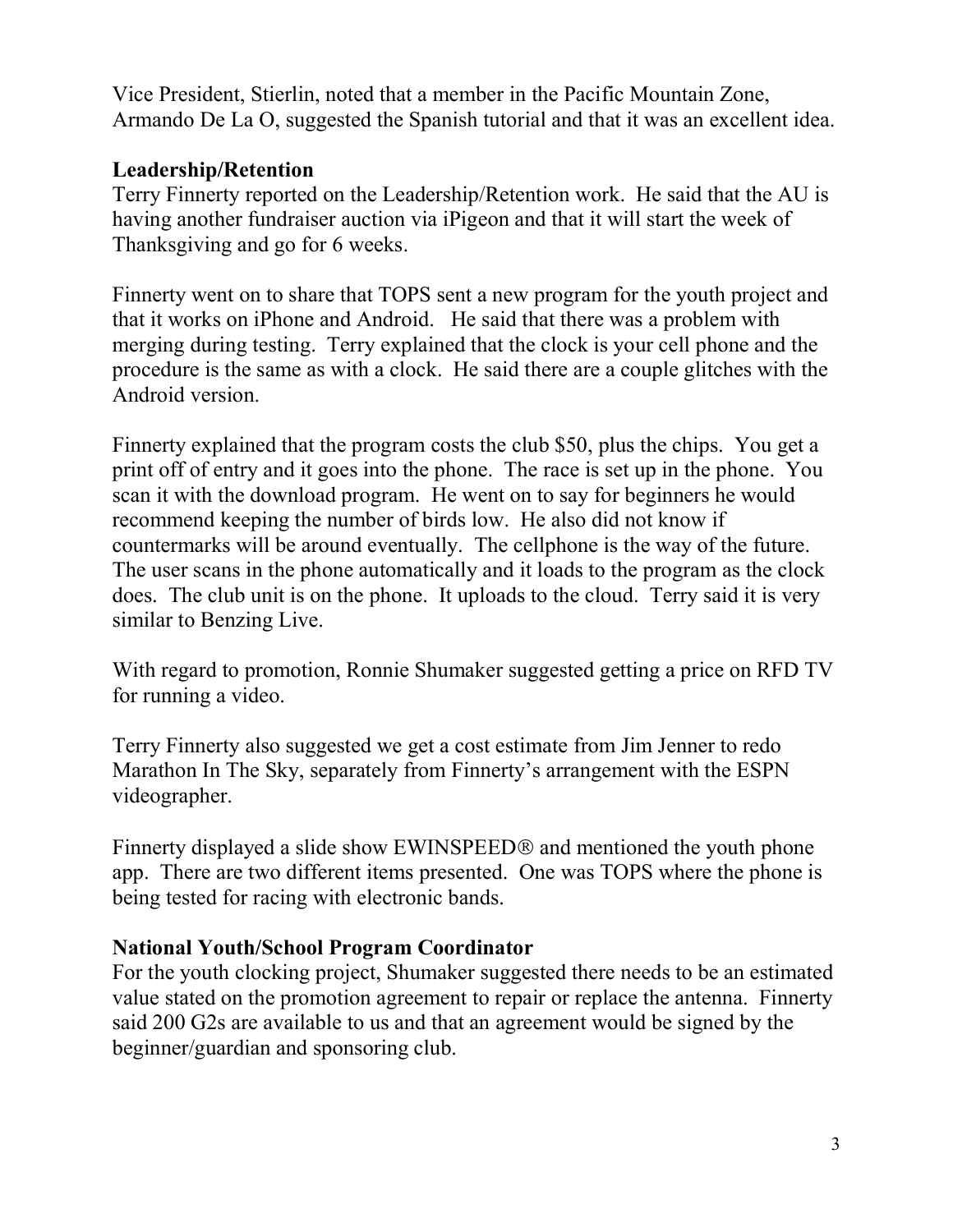Ronnie said that he tested the countermark system. He said he shares concerns with Joyce Stierlin. Ronnie said that he feels if he can do it, anyone can do it. The Race Secretary can set up the race; however, someone else can assist the junior as the coordinator, without access to affect the race. Shumaker shared the steps involved:

Enter countermark #'s It goes to basketing table. There are 3 tabs at top. Easy to follow. Click on youth. Click on race. Assign countermark to bird.

Shumaker explained that he set up mock races and attempted a race and that he could log in as one person and clock as another. Ronnie reported that has been fixed and that now, only countermarks assigned to him are the ones he can enter.

Shumaker agrees that the phone is the future; however, pulling the countermark is part of the experience. In a group like 4-H, the only supplier he is aware of that has countermarks is Foys. Ronnie expressed his opinion that if we decide to use this, it would be a great idea that the AU office has countermarks available. He added as for securing a countermark machine, perhaps we ask countermark machines to be donated for this use.

Ronnie concluded by saying it's now a matter of getting the kids interested and suggested races for kids may be shorter segments to make it rewarding and gratifying. He went on to say that we should call Foys and Jedds to find a source of countermarks and the machines.

Executive Vice President, Bob McKenna, said we need to establish guidelines for short distances.

Motion to approve youth clocking program as established. Stierlin/Finnerty. Approved.

Shumaker said he will submit an article regarding the project in the upcoming quarterly newsletter.

Vice President, Joyce Stierlin, will receive information from Ronnie so she has a guideline to set these up in EWINSPEED<sup>®</sup>. Further discussion included that it is free and you need to be a junior member.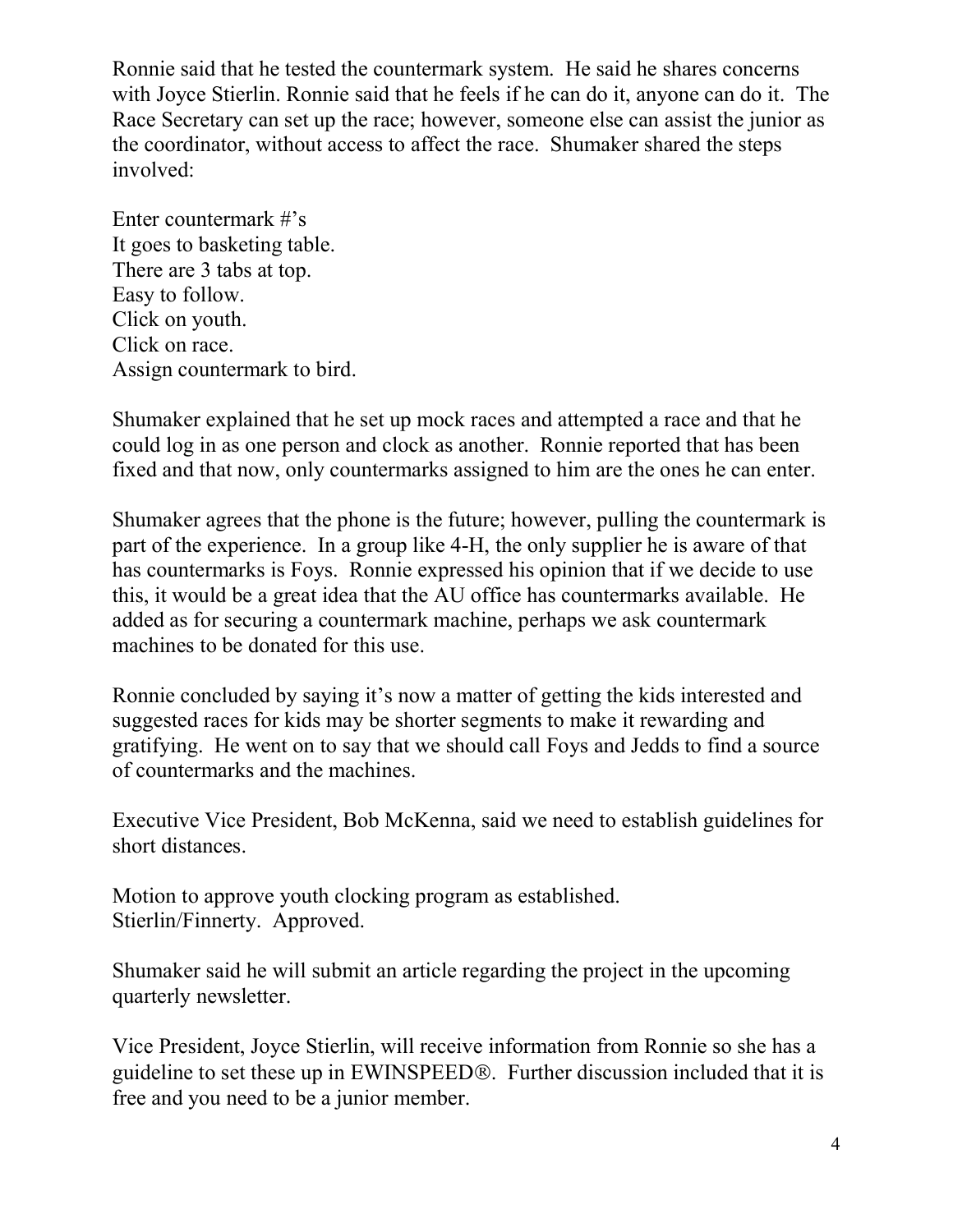Finnerty said we need to ensure that participants are in the same junior category. He said he will provide information to be posted on the website.

Ronnie Shumaker said he sees the countermark approach as more appropriate for groups.

Former AU board member and meeting guest, Steve Lawler, commented that in Herb Cartmell's area, homeschooling is really becoming more popular and pigeons are very useful for their programs. Steve suggested that the AU will need to know the homeschool organizations to connect with (for mailings, advertising, conferences, and groups to work with).

## Right To Race

Karen Clifton reported there have only been a couple of members that have approached the AU for ordinance assistance since the June mid-year meetings. She reported that one of these involved a member in Arizona. Karen said that the member was well-spoken and had club support. She added that he took all the necessary steps to educate officials and neighbors.

Ultimately, Karen, the member and his fellow members participated in a Zoom city council meeting. We were told all information would be considered and ruling announced at a later date. The city has notified the member that he must make modifications.

Karen reported there has been no update on the Animal Welfare Act and that the USDA still needs to post their proposed action with regard to which bird enthusiasts and groups will be regulated. It is anticipated that will be released early 2022.

### Constitution & By-Laws

Shannon Demler, Constitution & By-Laws Advisor, reported that very few calls have been received from club officers or members needing clarification on By-Laws issues.

Shannon said that most callers just need help interpreting their By-Laws or call to receive a copy of theirs as often club officers do not have a current copy to share with members.

## Competition Standards

National Race Secretary, Jeff Life, said his area had been relatively quiet as well and that no real issues have been reported.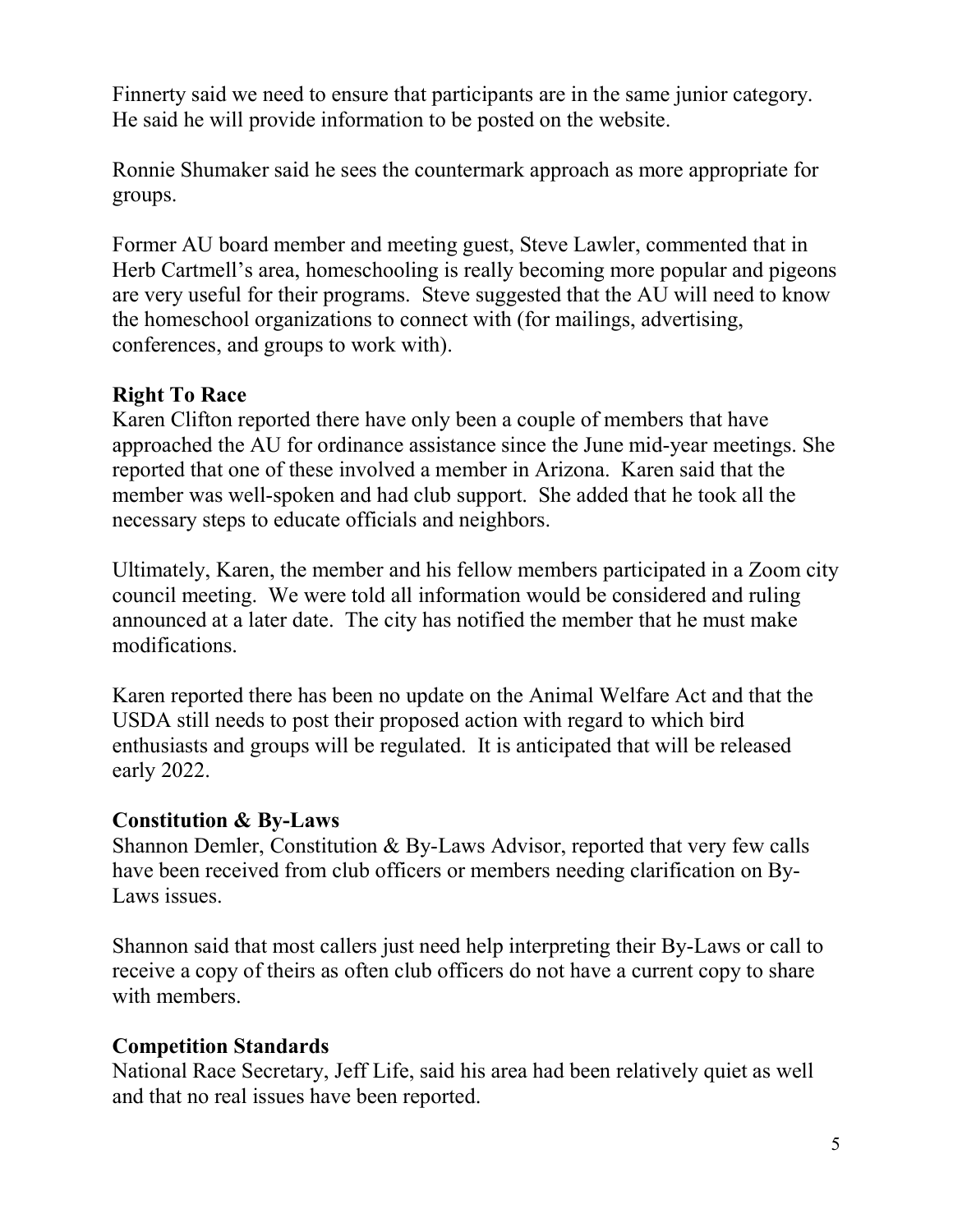## Drug Testing Committee

Hundrup reported there were no updates and no calls for the Drug Test Committee in recent months. We are mirroring the GHC policies. John again commended the GHC for the work they had put into their program. He said had one call was received regarding penicillin g last year and that's all.

## National Office Update

Clifton shared information from the national office. She advised that membership is trending up again and we have seen an increase in 2021. She reported AU membership is up 9.3% over 2020. The average number of new members is up again this year, though some of the increase is likely due to members becoming active again after Covid. Additionally, it was reported that a good number of IF members have joined the AU.

She said that the office is anticipating a slight increase in revenue since membership and band orders have increased. But Clifton pointed out that inflation continues and expenses may increase so the office continues to look for ways to operate more efficiently.

Karen indicated that she has been communicating with members to advise of the office automating the update and order process and most seemed genuinely excited about the digital process. It will be less work for the secretary and more efficient for clubs and the national office.

Karen asked board members to submit articles for the January 2022 newsletter by December 2.

Clifton then asked the board when and where they wanted to meet for the 2022 mid-year board meetings. It was decided that Denver is an easy place to travel to and from and since a hub, is usually more economical. Board members opted to fly in on July 10, meet on July 11 and 12, and return on July 13.

### Sport Development

Deone Roberts shared recent information about promotion activity and goals. She explained daily tasks that she performs to assist with administrative functionality of the office, as well as promotion efforts.

Roberts reminded the board that promotion events that the AU has assisted members with are listed in the Update newsletters. Deone added that the only promotion event to add to those that were listed in the August newsletter, is a television interview with a local flyer, Tom Beard, in Oklahoma. Deone said that Tom did a fantastic job and has always been keen to work with public in a positive and professional manner.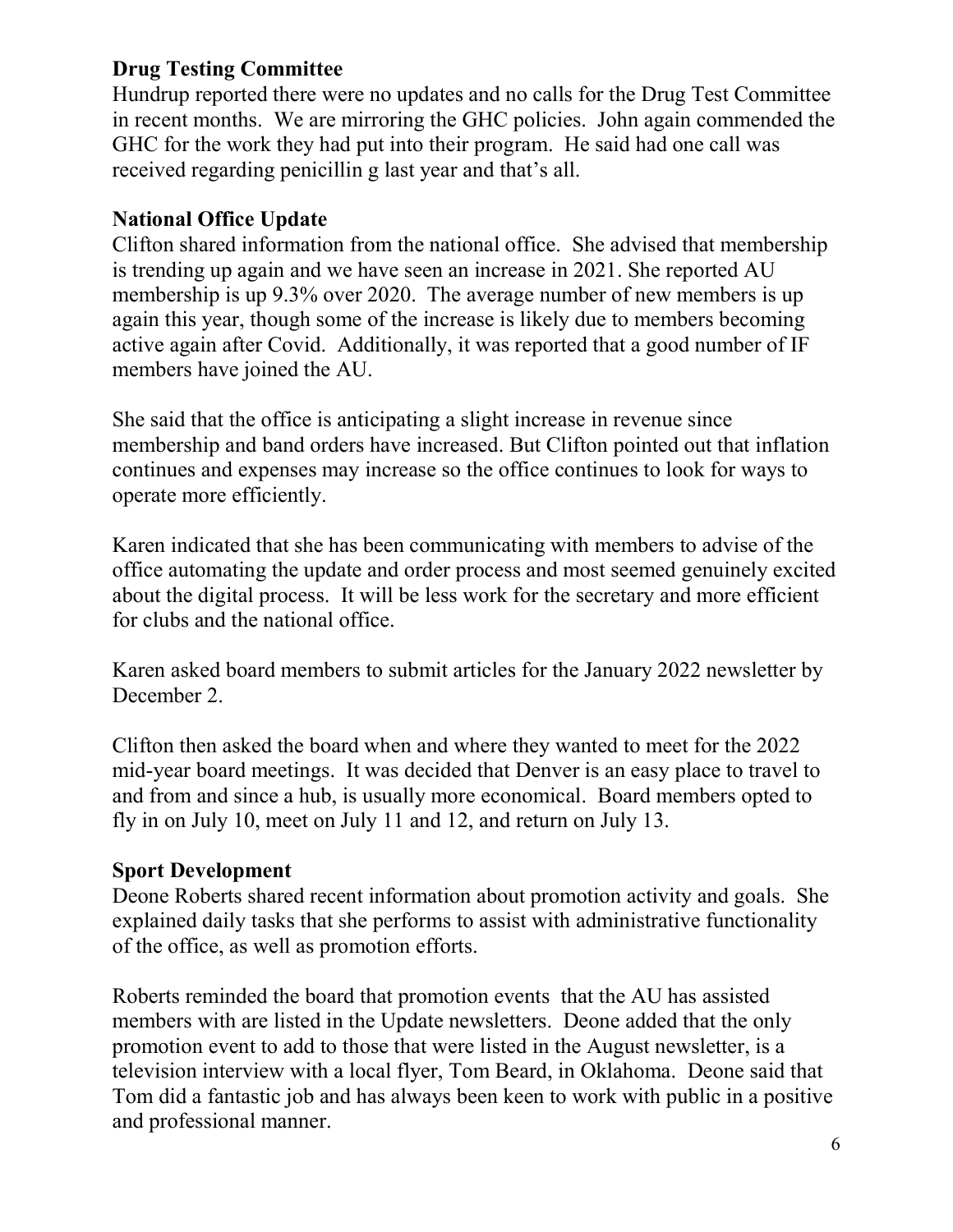Roberts went on to explain that so much more is done on-line now to draw attention to whatever member or club event is being done, simply to direct attention to a particular club. Deone said that using social media has been more successful recently than other methods.

She reported that the AU recently placed a  $\frac{1}{2}$  page ad in an elementary education magazine to draw interest for information requests. This would include exposure in homeschool groups.

Roberts displayed what the typical information packet contains so the board would be aware of what is sent out to inquirers. Mailing a packet is around \$1. If youth information is included, the additional weight requires more postage. Deone said that running an ad specific to youth projects, drew a lot of interest.

Roberts shared statistics provided by Facebook to illustrate the minimal cost of running an ad. An \$18 ad yielded 1700+ recipients, of which the bulk were 65+ in age. More women than men responded. More response was in California. Most were on mobile phones on their news feeds.

Deone also said the following week, we ran two silly posts on all social media apps that we use and the week after those were posted, we sent out more information packets than we have in a long time. Almost half of those requested youth information. These were just posts on social media, not advertising. This is the most information packets in one week that we have sent out in a long time.

So far this year, we have 962 new to AU members from 1/1/21 to 10/18/21. So we are almost back to 100 new/month joining. It has been a couple years since we have been at that level.

### Zone Director Reports

### Northwest Zone

Jeff Life reported on the Northwest Zone. He said there was not much going on. In Utah, they are more active and progressing well. He added that membership in Spokane, Idaho, and Washington have not grown. Jeff said Tacoma is active and that they utilize social media, but membership is still low. Oregon is spread out.

Life discussed 4-H involvement in his area. He said the 4-H group is picking up and that Homeschool is a great angle. With 4-H, there are background checks and you must become a leader. Jeff said there has been a vaccine mandate and that blocks some people from being 4-H leaders if they refuse the vaccine.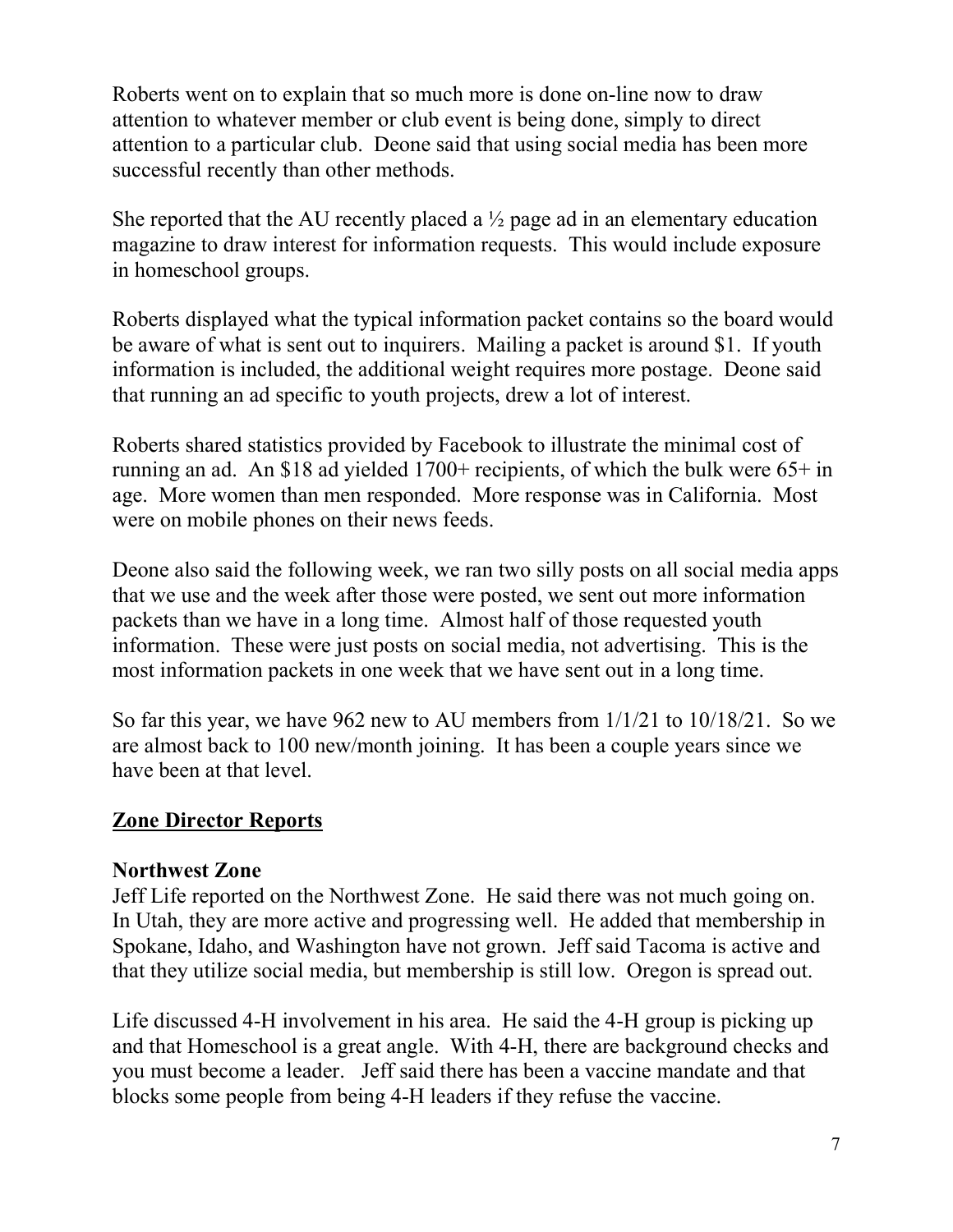Jeff said that a promotion effort resulted in a senior center becoming excited about pigeons, but he is not sure that will evolve.

## Pacific Mountain Zone

Frank also shared his opinion that the need for continued Spanish translation was necessary.

Meder said one member in his zone was recently cited for pigeons by the county. The county kept fining him, though he wasn't causing trouble. Finally the county got a judge to go after him. The judge, however, was aware that by law the member was allowed to keep the birds. So Meder was advising board members to be aware that they can point out the law that states that pigeons are legal.

The California state convention will be hosted by Bakersfield in 2022. Ed Minvielle is coming out to do an auction to include Hapyco's final sell off. Members could preorder Siegel products and Minvielle would drive it down.

The meeting broke for lunch and reconvened 12:00. At that point Plains Zone Director, Gary Heindel, was able to join the meeting.

## Southwest Zone

Bud Williams reported on the Southwest zone. He said it is pretty quiet. He shared that the SPCA confiscated 400 birds from a member. The member is from Mexico. The member had a person taking care of his birds. That person put rat poison out. With so many dead rats being visible, authorities thought someone had died on the premises. Though the member had excellent birds, he was forced to find new homes for them.

The Texas Center convention was held in Pensacola, FL.

Southwest Zone Director, Williams, went on to say that he believes imposing a penalty on his club members for not retrieving birds, has worked to reduce incidents of members not properly responding to finders.

In the zone, it is business as usual; status quo with disagreements.

Williams's club has 4 new members, including one new, one who had race before and his grandson.

# Plains Zone

Heindel reported on the Plains Zone. Gary said it has been quiet in his zone and that he has been fielding calls from members. He went on to say that overall members within his zone really like EWINSPEED®.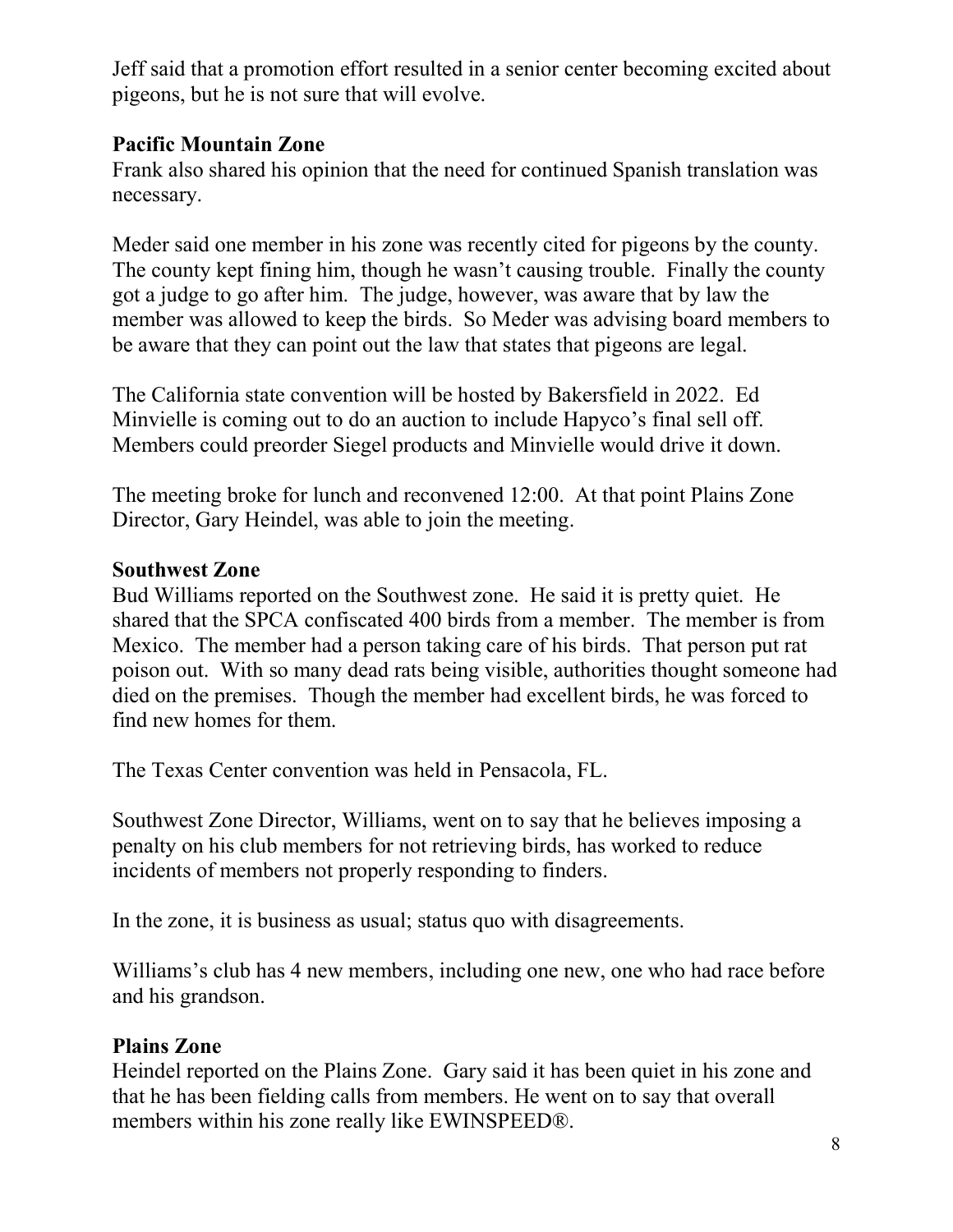Gary went on to say that the Hmong community is growing. Younger guys want shorter races and that older members seem to want longer races. Heindel said that with that friction, some members want to break off from the club. Newer members want to have shorter races and not pay the shipping costs of the longer races.

Gary has been handling items that members bicker about and want to take to AU.

#### Lakes Zone

Terry Finnerty shared Lakes Zone status. Their clubs fly as a combine in old birds. Other clubs bring birds. YB was tough with losses. Terry fielded complaints about rules and clarified issues for members.

Terry said he attended Toni Wiaderski's meeting and explained EWINSPEED. Finnerty attended the Hoosier One Loft race and he said it was a fun experience. He also mentioned he is working on the convention to be hosted in Cleveland in 2022.

#### Southeast Zone

Ronnie Shumaker, Southeast Zone Director, provided an update. He said he has been reaching out to members in a lot of areas to introduce himself. He is trying to get Nashville, Chattanooga and Atlanta clubs to race together. Ronnie said the biggest challenge is their dwindling membership. He would like to support them under AU guidelines.

Ronnie added that he gets a few calls from Florida now and them but that there are really no disputes or problems in his zone at this time.

Ronnie went on to say that he believes social media (Facebook) is helping to connect members and potential new members with existing flyers.

Shumaker also shared that he has been staying busy with the junior clocking program and EWINSPEED®.

### Northeast Zone

Toni Wiaderski provided a Northeast Zone update. Toni said he did a couple of presentations at nearby schools. Wiaderski said he was glad that Terry was able to attend their meeting.

Motion was made to adjourn the meeting for the day. Stierlin/Life. Approved.

The meeting was adjourned.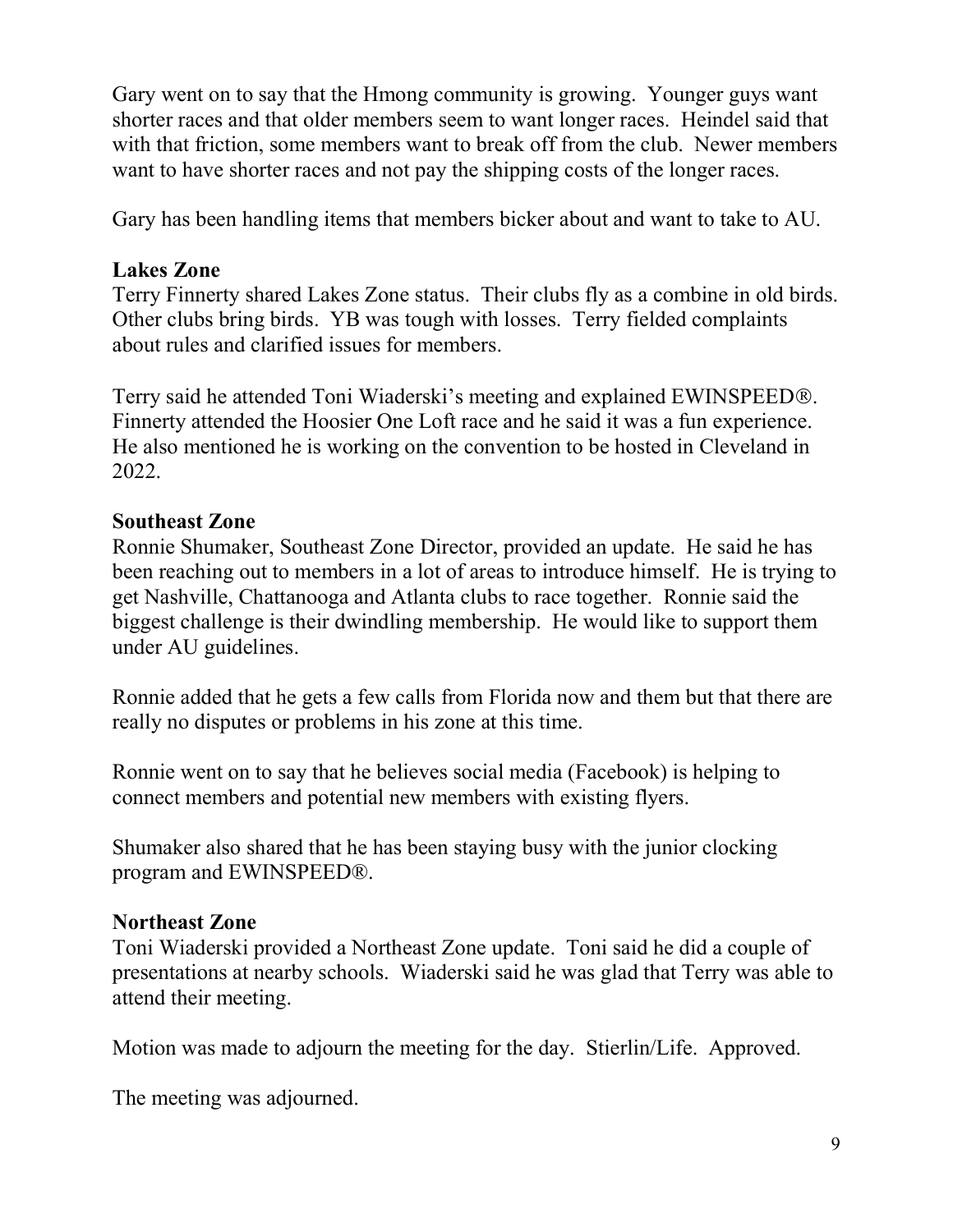#### American Racing Pigeon Union, Inc. Minutes of the Annual Board Meeting Tampa, FL November 3, 2021

Members present: John Hundrup, Karen Clifton, Frank Meder, Joyce, Stierlin, Ronnie Shumaker, Bob Mckenna, Shannon Demler, Gary Heindel, Terry Finnerty, Toni Wiaderski, Bud Williams, Jeff Life, Deone Roberts.

Guests present: Doug Burnett, Steve Lawler, Jim Greelis

President Hundrup called the meeting to order 8:10a.m.

## 2022 Convention

Finnerty provided a 2022 convention update. He stated that information will be released after completion of the current convention. He pointed out that an ad and handler list appear in the yearbook. The plan is to fly birds on a young bird schedule. They will download Benzing Live training mode so they can list inventory. The convention committee plans to communicate with breeders by using postcards.

Terry said the youth race will be on the short end, maybe 60-80 birds on a 200 or less distance. He added that Siegels and Foys may come to set up booths and that Lizzie Mae will provide the feed.

He said that they will take guests to the casino, and malls and they will have a magician one night for entertainment. They will be pushing the auction. Finnerty will handle board birds. There will be sections, along with overall wins for more recognition benefit.

Ronnie Shumaker said he will make a run with birds from the Dixie area to enter in the AU convention in Cleveland. He noted that will save on shipping and he will begin coordinating with members in his zone in April. This will overcome some cost and shipping transit delays.

Finnerty said that the group will have a fall auction to kick it off. It will be through iPigeon and will be U.S. pigeons.

The board agreed it would be good to be able to engage more guests/spouses while at the convention. Terry then suggested to the board that the convention host might offer a powder puff race for wives of fanciers. He said he would talk to the convention committee. Terry asked several board members and other meeting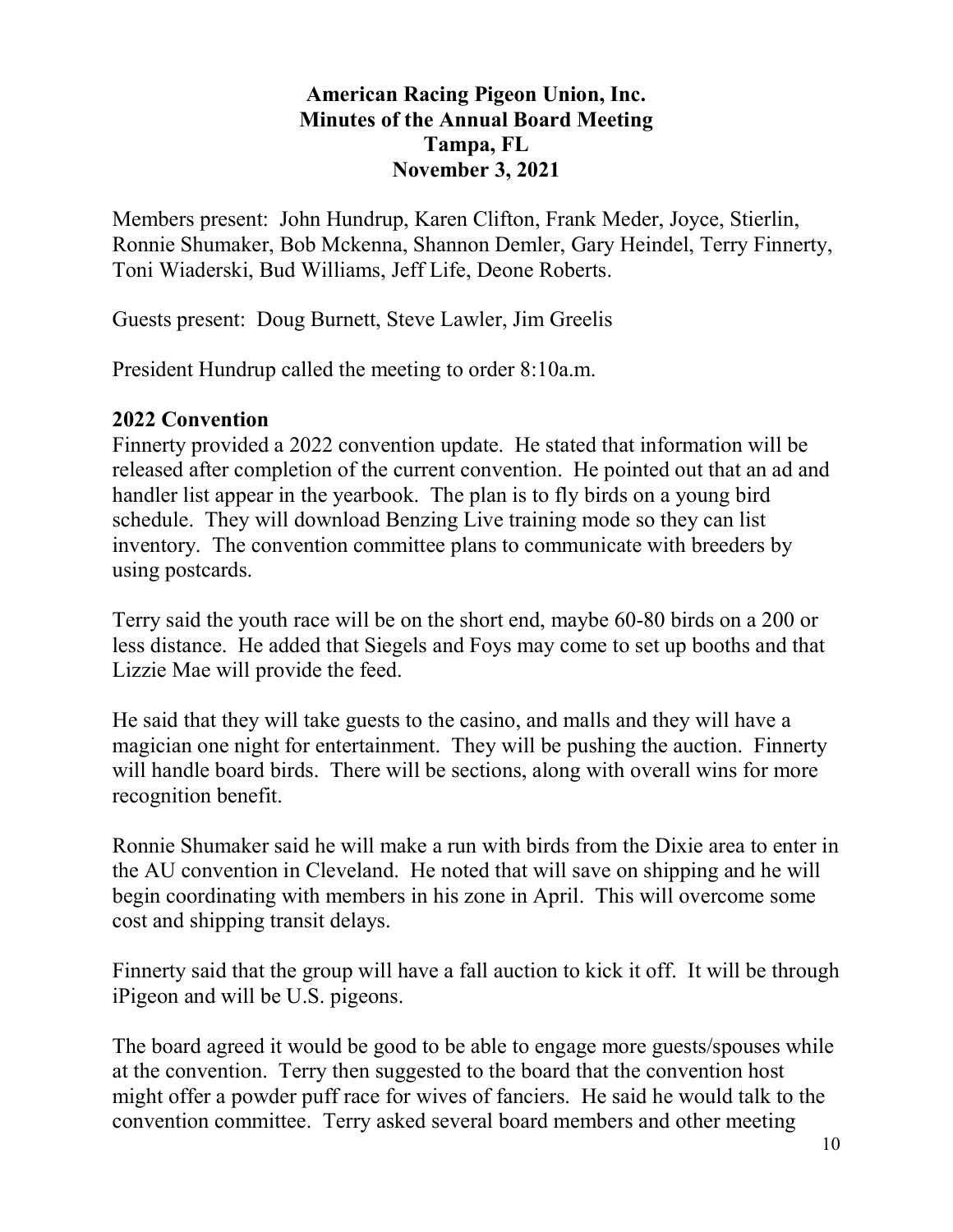attendees if they would be interested in submitting race entry and birds. Several said they would to support the powder puff race. Finnerty will follow up with the convention chairman.

## Future Conventions

Bob McKenna reported that there are no new applications for conventions after 2022. We need to figure out how to stimulate new applications. The group brainstormed about potential locations: Nashville; Washington, D.C. Member guest, Steve Lawler, pointed out that since the AU can no longer run the race, the convention should be able to keep the birds.

## Award Committee

Awards Chairman, Bob McKenna, reported on the Award Committee activity. Bob commented on the delay in getting awards out. In addition to programming issues earlier, there were numerous certificates that had been printed and mailed to President Hundrup for signature. They were ruined in the mail by moisture and had to be regenerated and start the process all over again.

Karen has been working on the certificates, plaques, letters and website updates and will continue to do so until caught up.

## EWINSPEED®/NDB/Office Admin Database

Stierlin passed out a handout with information. Joyce noted that the programmer spent time on the following:

- Junior real-time system
- Office online roster process
- Distance factor option for local Champ Loft/Bird points
- Various processing optimizations to speed response time
- Loft address box to record loft location different from home address
- Edit to prevent duplicate race header when another org releases at the same station/date/time and not part of a higher level org such as combine.

Joyce said the average number of users doubled in 6 months and that the calls she is receiving has more than doubled in 6 months. She noted that uploads per month has increased 30% in 6 months and the total help calls increased 40% in 6 months. Stierlin said we now have 445 organizations who utilize EWINSPEED<sup>®</sup>.

Stierlin also listed all the organizations that use EWINSPEED<sup>®</sup>.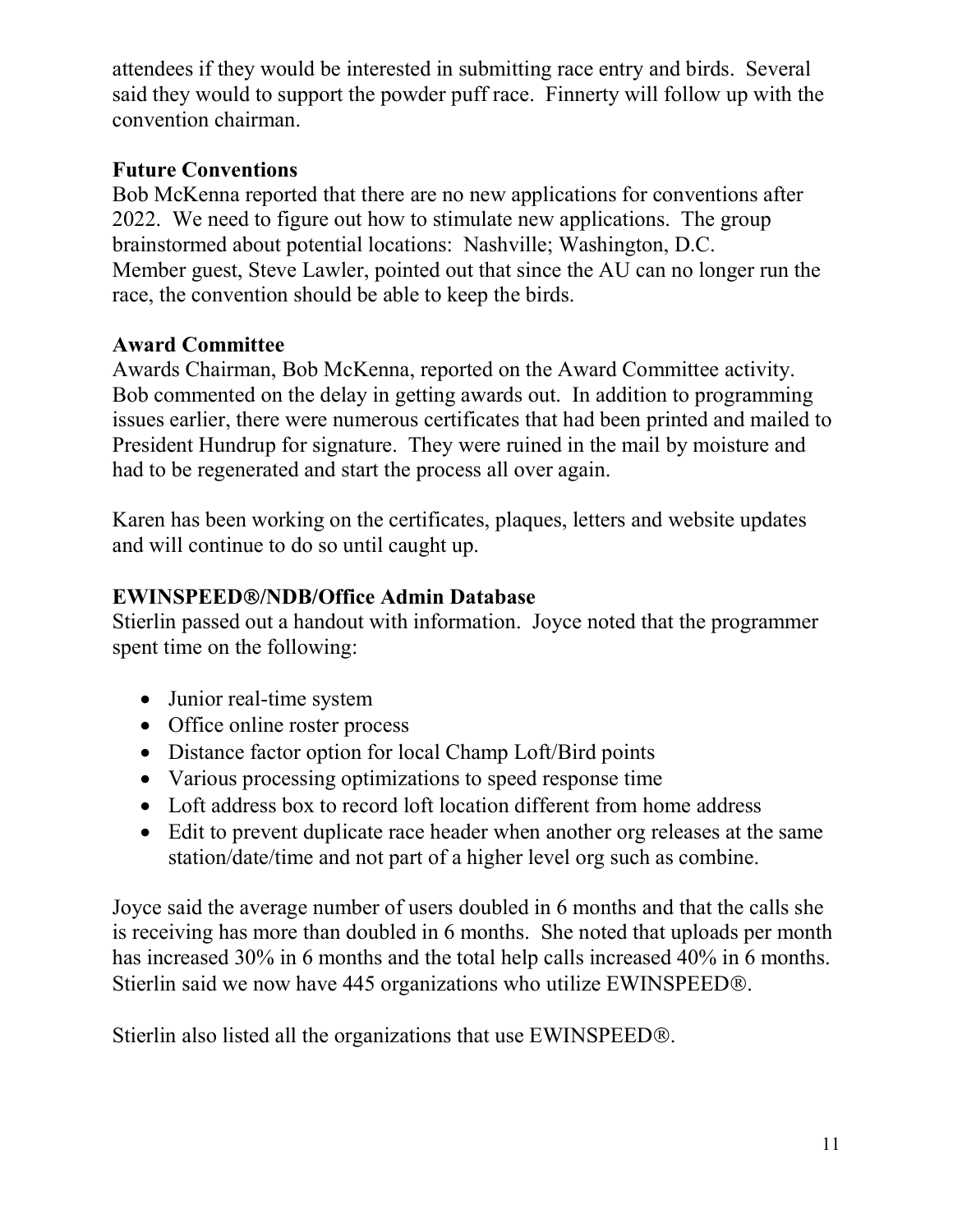She added that automating Registered Champion and Elite Registered Champion awards has been added to the wish list, and that Long Distance and All Distance still would need to be automated.

Hundrup read the requirements for an open. This information will be posted to the AU website:

Open Race Requirements For Using EWINSPEED

All Open races require AU board approval and needs to have the organizer of the race to submit a written request with information about the race at least 2 months prior to the race asking for approval.

All AU race rules need to be followed.

Only AU chartered organizations and AU members are allowed to enter the race.

All organizations must use a single central location used for sunrise/sunset times that is defined by the Open race secretary.

All organizations must use a single time zone defined by the Open race secretary.

If any organization is found to be in violation of any of the AU race rules, their results will be removed from the Open results and the NDB.

Motion was made to approve the changes made and to make the adjustments to the existing rule 5.05. Finnerty/Heindel. Approved.

Discussion:

Page 2,  $2<sup>nd</sup>$  paragraph, Hundrup objects to requirement to go up even in the face of potential bad conditions. He would make it not required, but not refundable.

Shumaker suggests tabling it and perhaps make it an email vote later and noted it does go against the rules.

Stierlin also added that the organization must be AU chartered or EWINSPEED can't handle it. Hundrup confirmed that will be possible. The matter was tabled.

# Review of New Board Action Requests

PAC MTN – 60 Tri-City Combine is exempt from concourse membership in ewinspeed. Withdrawn.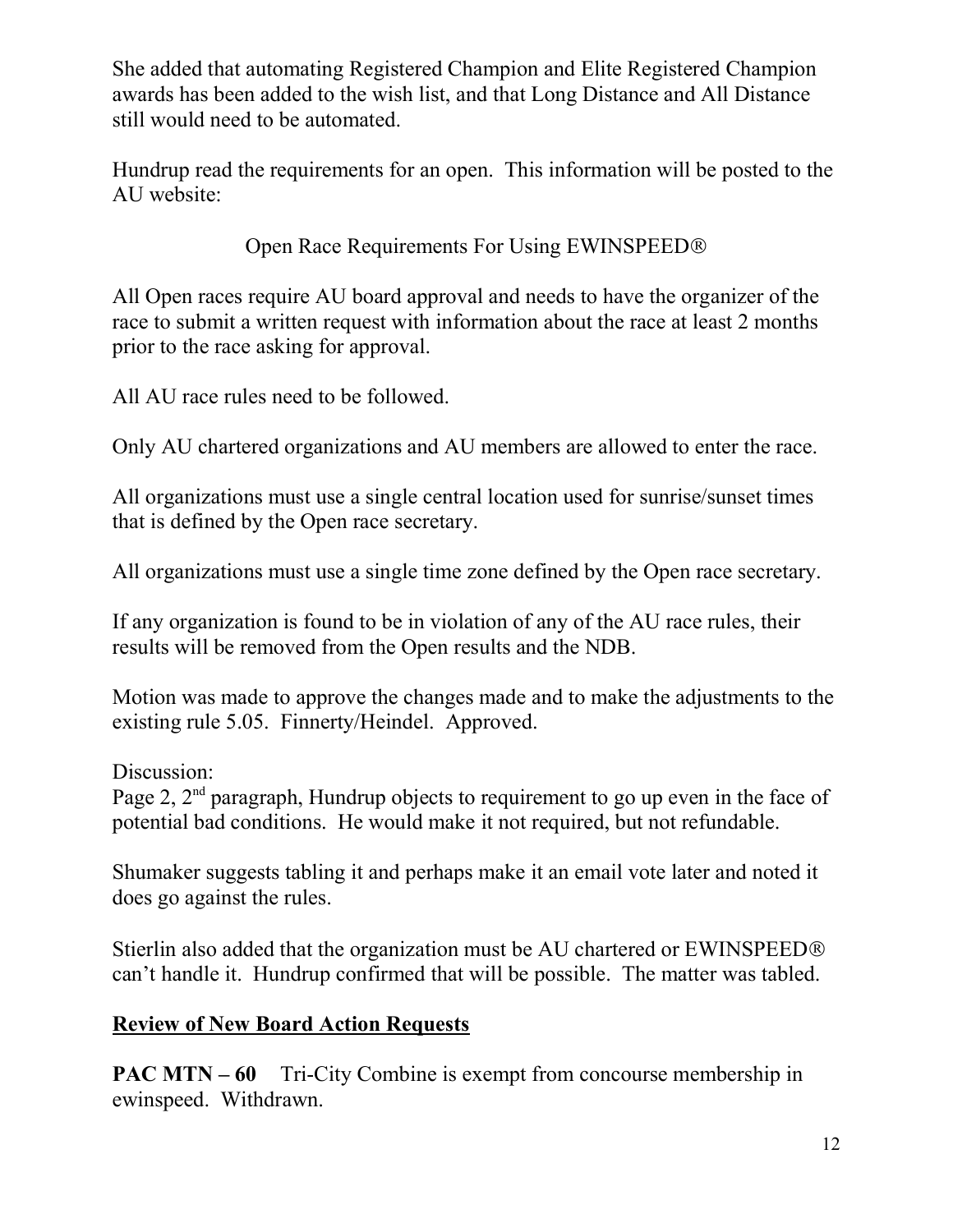PLAINS – 050 Amend Article VII of the U Constitution & BY-Laws to avoid spending time and resources on referendum votes until the BAR process has been fully utilized. Died for lack of motion.

LAKES –032 Remove all special races from being counted on a national level for awards. There was discussion about a variety of races and their labels. Bottom line is the local specials should not be uploaded to EWINSPEED<sup>®</sup>. The BAR was withdrawn.

The board entered executive session.

After executive session, motion was made to accept the budget as proposed. Life/Heindel. Approved.

There was a motion to adjourn. Heindel/Finnerty. The meeting was adjourned 3:30 p.m.

#### American Racing Pigeon Union, Inc. Minutes of the Annual General Membership Meeting Tampa, FL November 6, 2021

The meeting commenced 9:00 a.m. with a welcome by Clifton, flag salute and moment of silence. Clifton introduced AU board members.

President Hundrup addressed the meeting with a thank you to the Greater Tampa Bay for a great convention. He acknowledged board members and their contributions, including the youth program for race results, fielding questions on  $EWINSPERD<sup>®</sup>$  for one loft races.

Executive Vice President and Awards Chairman, Bob McKenna, updated members regarding getting slowly caught up on distributing awards after several times being stopped to deal with programming concerns. Bob indicated that the elite award is on the wish list for automated awards through the national database.

Vice President, Joyce Stierlin, has worked with the AU programmer for a number of years. She explained that over the last year or so she has worked with the programmer to automate the office database, the new youth application and dealing with guest members in the database. Joyce continues to offer tech support to assist members with EWINSPEED ® and she receives approximately 400 help calls per year.